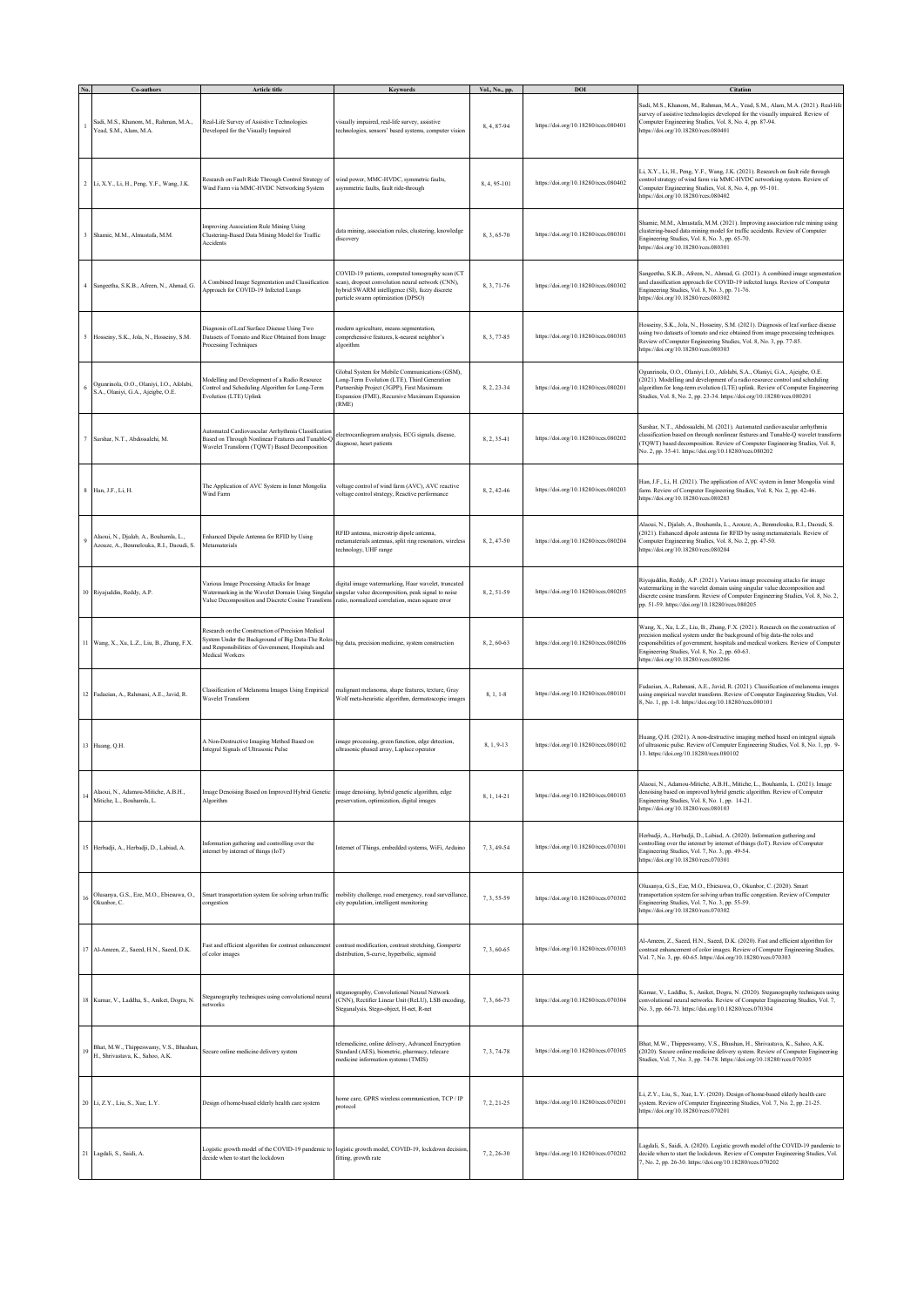| 22     | Patel, S., Kakandikar, G.M., Kulkarni, O.              | Applicability and efficiency of socio-cultural inspired<br>algorithms in optimizing mechanical systems -- A<br>critical review       | ocial, cultural, optimization, algorithm, mechanical<br>applications                                                                                                                                                                         | 7.2.31-41     | https://doi.org/10.18280/rces.070203 | Patel, S., Kakandikar, G.M., Kulkarni, O. (2020). Applicability and efficiency of<br>socio-cultural inspired algorithms in optimizing mechanical systems - A critical<br>review. Review of Computer Engineering Studies, Vol. 7, No. 2, pp. 31-41.<br>https://doi.org/10.18280/rces.070203 |
|--------|--------------------------------------------------------|--------------------------------------------------------------------------------------------------------------------------------------|----------------------------------------------------------------------------------------------------------------------------------------------------------------------------------------------------------------------------------------------|---------------|--------------------------------------|--------------------------------------------------------------------------------------------------------------------------------------------------------------------------------------------------------------------------------------------------------------------------------------------|
| 23     | Kalathil, R.C.                                         | Data summarization and modelling                                                                                                     | data summarization, data analytics, big data, IoT,<br>KDD, data science, data mining, machine learning,<br>deep learning, cyber-physical systems                                                                                             | 7, 2, 42-47   | https://doi.org/10.18280/rces.070204 | Kalathil, R.C. (2020). Data summarization and modelling. Review of Computer<br>Engineering Studies, Vol. 7, No. 2, pp. 42-47.<br>https://doi.org/10.18280/rces.070204                                                                                                                      |
|        | 24 Kumar, V., Rao, P., Choudhary, A.                   | Image steganography analysis based on deep learning                                                                                  | teganography, embedding rate, convolutional neural<br>network, global information, steganalysis, co-<br>occurrence matrix, multi-class, feature learning                                                                                     | $7, 1, 1-5$   | https://doi.org/10.18280/rces.070101 | Kumar, V., Rao, P., Choudhary, A. (2020). Image steganography analysis based on<br>deep learning. Review of Computer Engineering Studies, Vol. 7, No. 1, pp. 1-5.<br>https://doi.org/10.18280/rces.070101                                                                                  |
| 25     | Cui, Z., Wang, Y.X.                                    | An adaptive threshold method for WMSN image<br>denoising                                                                             | wavelet transform, thresholding, WMSN, image<br>denoising                                                                                                                                                                                    | 7, 1, 6-12    | https://doi.org/10.18280/rces.070102 | Cui, Z., Wang, Y.X. (2020). An adaptive threshold method for WMSN image<br>denoising. Review of Computer Engineering Studies, Vol. 7, No. 1, pp. 6-12.<br>https://doi.org/10.18280/rces.070102                                                                                             |
| 26     | Deng, Q.Z., Liu, T.                                    | Research on comprehensive competitive evaluation of<br>P2P network lending platforms based on BP neural<br>network model             | BP neural network, factor analysis, P2P network<br>ending platforms                                                                                                                                                                          | 7, 1, 13-19   | https://doi.org/10.18280/rces.070103 | Deng, Q.Z., Liu, T. (2020). Research on comprehensive competitive evaluation of<br>P2P network lending platforms based on BP neural network model. Review of<br>Computer Engineering Studies, Vol. 7, No. 1, pp. 13-19.<br>https://doi.org/10.18280/rces.070103                            |
| 27     | Rahmani, A.I., Katouli, M.                             | Diagnosing lung cancer using grasshopper<br>optimization algorithm and k-nearest neighbor<br>classification                          | mortality, high-dimensional feature, categories, UCI<br>dataset, data mining                                                                                                                                                                 | 6, 4, 69-75   | https://doi.org/10.18280/rces.060401 | Rahmani, A.I., Katouli, M. (2019). Diagnosing lung cancer using grasshopper<br>optimization algorithm and k-nearest neighbor classification. Review of Computer<br>Engineering Studies, Vol. 6, No. 4, pp. 69-75.<br>https://doi.org/10.18280/rces.060401                                  |
| 28     | Su, Y., Yang, X., Tang, Q.L., Hao, L.N.,<br>Yang, W.N. | Interpretation of lithology-structure in Greenland<br>based on remote sensing image                                                  | Greenland, interpretation mark, Landsat8, lithology,<br>structure                                                                                                                                                                            | 6, 4, 76-80   | https://doi.org/10.18280/rces.060402 | Su, Y., Yang, X., Tang, Q.L., Hao, L.N., Yang, W.N. (2019). Interpretation of<br>lithology-structure in Greenland based on remote sensing image. Review of<br>Computer Engineering Studies, Vol. 6, No. 4, pp. 76-80.<br>https://doi.org/10.18280/rces.060402                              |
| 29     | Ying, F.Q., Zhang, Z.Y.                                | Data visualization analysis of big data recruitment<br>positions in Hangzhou based on python                                         | web crawler, recruitment, Python, bigdata, data<br>visualization                                                                                                                                                                             | 6, 4, 81-86   | https://doi.org/10.18280/rces.060403 | Ying, F.Q., Zhang, Z.Y. (2019). Data visualization analysis of big data recruitment<br>positions in Hangzhou based on python. Review of Computer Engineering Studies,<br>Vol. 6, No. 4, pp. 81-86. https://doi.org/10.18280/rces.060403                                                    |
|        | 30 Liang, Z.M.                                         | A fatigue driving detection algorithm based on<br>support vector machine                                                             | support vector machine (SVM), positioning, feature<br>parameters, degree of fatigue driving                                                                                                                                                  | 6.4.87-92     | https://doi.org/10.18280/rces.060404 | Liang, Z.M. (2019). A fatigue driving detection algorithm based on support vector<br>machine. Review of Computer Engineering Studies, Vol. 6, No. 4, pp. 87-92.<br>https://doi.org/10.18280/rces.060404                                                                                    |
| 31     |                                                        | Hasanudin, C., Fitrianingsih, A., Saddhono, The use of wondershare filmora version 7.8.9 media<br>apps in flipped classroom teaching | vondershare filmora Version 7.8.9, Indonesian<br>anguage, 2013 curriculum, flipped classroom,<br>teaching material                                                                                                                           | 6, 3, 51-55   | https://doi.org/10.18280/rces.060301 | Hasanudin, C., Fitrianingsih, A., Saddhono, K. (2019). The use of wondershare<br>ilmora version 7.8.9 media apps in flipped classroom teaching. Review of<br>Computer Engineering Studies, Vol. 6, No. 3, pp. 51-55.<br>https://doi.org/10.18280/rces.060301                               |
|        | 32 Falade, A., Azeta, A., Oni, A., Odun-ayo, I.        | Systematic literature review of crime prediction and<br>data mining                                                                  | FIRs-First information report, CCTV-Closed circuit<br>elevision, IB-Intelligence bureau, NCB-narcotics<br>ontrol bureau, SVM-Support vector machine, DNN-<br>Deep Neural Network, ML-Machine Learning,<br>NoSQL-No structured query language | 6, 3, 56-63   | https://doi.org/10.18280/rces.060302 | Falade, A., Azeta, A., Oni, A., Odun-ayo, I. (2019). Systematic literature review<br>of crime prediction and data mining. Review of Computer Engineering Studies,<br>Vol. 6, No. 3, pp. 56-63. https://doi.org/10.18280/rces.060302                                                        |
|        | 33 Rao, P., Choudhary, A., Kumar, V.                   | 3D facial emotion recognition using deep learning<br>technique                                                                       | face recognition, computational intelligence<br>techniques, convolutional neural networks, depth map<br>multi view                                                                                                                           | 6, 3, 64-68   | https://doi.org/10.18280/rces.060303 | Rao, P., Choudhary, A., Kumar, V. (2019). 3D facial emotion recognition using<br>deep learning technique. Review of Computer Engineering Studies, Vol. 6, No. 3,<br>pp. 64-68. https://doi.org/10.18280/rces.060303                                                                        |
| 34     | Abdullah, M.Z., Al-awad, N.A., Hussein,<br>F.W.        | Implementation of entropy-based distributed denial of<br>service attack detection method in multiple pox<br>controllers              | attack traffic, DDoS, mininet, normal traffic, sFlow-<br>RT, Software Defined Networking (SDN)                                                                                                                                               | 6.2.29-38     | https://doi.org/10.18280/rces.060201 | Abdullah, M.Z., Al-awad, N.A., Hussein, F.W. (2019). Implementation of entropy-<br>based distributed denial of service attack detection method in multiple pox<br>controllers. Review of Computer Engineering Studies, Vol. 6, No. 2, pp. 29-38.<br>https://doi.org/10.18280/rces.060201   |
|        | 35 Zhao, Y., Li, S.Z., Yang, Y.                        | Research on service quality of 12306 China Railway mobile APP, 12306 china railway, service quality,<br>mobile ticketing software    | <b>SERVOUAL</b> scale                                                                                                                                                                                                                        | 6, 2, 39-43   | https://doi.org/10.18280/rces.060202 | Zhao, Y., Li, S.Z., Yang, Y. (2019). Research on service quality of 12306 China<br>Railway mobile ticketing software. Review of Computer Engineering Studies, Vol.<br>6, No. 2, pp. 39-43. https://doi.org/10.18280/rces.060202                                                            |
|        | 36 Ding, P., Sun, H., Xiong, C.P., Li, Y.              | Accurate positioning of license plate in video stream<br>based on concatenated convolutional neural network                          | accurate positioning of license plate, Concatenated<br>Convolutional Neural Network (CCNN), you look<br>only once, Version 3 (YOLO v3), real-time detection                                                                                  | 6.2.44-49     | https://doi.org/10.18280/rces.060203 | Ding, P., Sun, H., Xiong, C.P., Li, Y. (2019). Accurate positioning of license plate<br>in video stream based on concatenated convolutional neural network. Review of<br>Computer Engineering Studies, Vol. 6, No. 2, pp. 44-49.<br>https://doi.org/10.18280/rces.060203                   |
|        | 37 Sahare, P.S., Gade, A., Rohankar, J.                | A Review on automated billing for smart shopping<br>system using IOT                                                                 | RFID 1, smart shopping 2, raspberry-pi 3, smart<br>trolley 4                                                                                                                                                                                 | $6, 1, 1-5$   | https://doi.org/10.18280/rces.060101 | Sahare, P.S., Gade, A., Rohankar, J. (2019). A Review on automated billing for<br>smart shopping system using IOT. Review of Computer Engineering Studies, Vol.<br>6, No. 1, pp. 1-5. https://doi.org/10.18280/rces.060101                                                                 |
|        | 38 Ma, J.X., Cui, L.M.                                 | Algorithm research on the analysis of college student<br>score                                                                       | Analysis of Variance (ANOVA), Cluster Analysis<br>(CA), Factor Analysis (FA), Algorithm, Score                                                                                                                                               | $6, 1, 6-10$  | https://doi.org/10.18280/rces.060102 | Ma, J.X., Cui, L.M. (2019). Algorithm research on the analysis of college student<br>score. Review of Computer Engineering Studies, Vol. 6, No. 1, pp. 6-10.<br>https://doi.org/10.18280/rces.060102                                                                                       |
|        | 39 Luo, Z.Y., Yang, X., Sun, G.L., Xie, Z.Q.           | Analysis and improvement of wired equivalent<br>rivacy protocol                                                                      | wireless network, WEP Protocol, RC4 Algorithm,<br>statistical probability model                                                                                                                                                              | $6, 1, 11-14$ | https://doi.org/10.18280/rces.060103 | Luo, Z.Y., Yang, X., Sun, G.L., Xie, Z.Q. (2019). Analysis and improvement of<br>wired equivalent privacy protocol. Review of Computer Engineering Studies, Vol.<br>6, No. 1, pp. 11-14. https://doi.org/10.18280/rces.060103                                                              |
|        | 40 Deng, X.Y.                                          | Agent-based analysis and simulation of online<br>shopping behavior in the context of online promotion                                | agent-based analysis and simulation, online shopping<br>behavior, consumer behavior, online promotion                                                                                                                                        | 6, 1, 15-22   | https://doi.org/10.18280/rces.060104 | Deng, X.Y. (2019). Agent-based analysis and simulation of online shopping<br>behavior in the context of online promotion. Review of Computer Engineering<br>Studies, Vol. 6, No. 1, pp. 15-22. https://doi.org/10.18280/rces.060104                                                        |
| 41     | Luo, Z.Y., Yang, X.,                                   | Study of two kinds of analysis methods of intrusion<br>tolerance system state transition model                                       | intrusion tolerance, state transition, finite automata,<br>semi-markov process                                                                                                                                                               | 6, 1, 23-27   | https://doi.org/10.18280/rces.060105 | Luo, Z.Y., Yang, X. (2019). Study of two kinds of analysis methods of intrusion<br>tolerance system state transition model. Review of Computer Engineering Studies,<br>Vol. 6, No. 1, pp. 23-27. https://doi.org/10.18280/rces.060105                                                      |
| $42\,$ | Yang, Y, Suo, C.X., Hao, W.J., Zhang,<br>Z.H.          | Overview on intelligent comprehensive evaluation<br>methods                                                                          | intelligentization, comprehensive evaluation, research<br>overview                                                                                                                                                                           | 5, 4, 59-64   | https://doi.org/10.18280/rces.050401 | Yang, Y, Suo, C.X., Hao, W.J., Zhang, Z.H. (2018). Overview on intelligent<br>comprehensive evaluation methods. Review of Computer Engineering Studies,<br>Vol. 5, No. 4, pp. 59-64. https://doi.org/10.18280/rces.050401                                                                  |
|        | 43 Tan, Z.F., Deng, R., Wei, X.F., Yu, C.H.            | An integrated MAC protocol based on DMAC for<br>emergency priority                                                                   | DMAC, emergency, delay, data loss                                                                                                                                                                                                            | 5, 4, 65-70   | https://doi.org/10.18280/rces.050402 | Tan, Z.F., Deng, R., Wei, X.F., Yu, C.H. (2018). An integrated MAC protocol<br>based on DMAC for emergency priority. Review of Computer Engineering Studies,<br>Vol. 5, No. 4, pp. 65-70. https://doi.org/10.18280/rces.050402                                                             |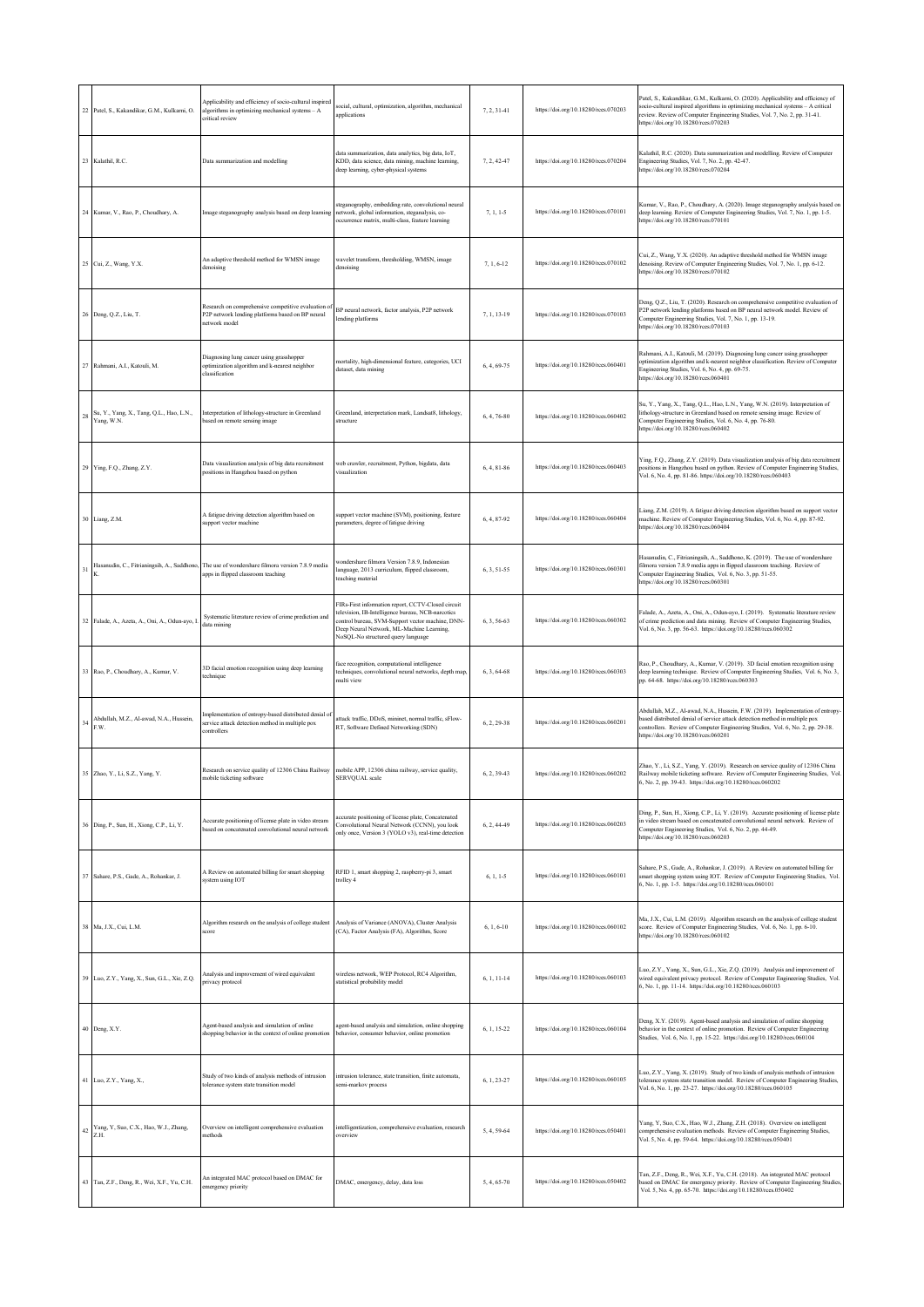| 44 | Alfonse, M.                                                            | Classification of heart disease using multiple<br>classifiers                                                              | heart disease, classification, multilayer perceptron, K-<br>Nearest Neighbor (K-NN), C4.5                                              | 5.3.45-49     | https://doi.org/10.18280/rces.050301  | Alfonse, M. (2018). Classification of heart disease using multiple classifiers.<br>Review of Computer Engineering Studies, Vol. 5, No. 3, pp. 45-49.<br>https://doi.org/10.18280/rces.050301                                                                                              |
|----|------------------------------------------------------------------------|----------------------------------------------------------------------------------------------------------------------------|----------------------------------------------------------------------------------------------------------------------------------------|---------------|---------------------------------------|-------------------------------------------------------------------------------------------------------------------------------------------------------------------------------------------------------------------------------------------------------------------------------------------|
|    | 45 Taj, S., Asad, U., Azhar, M., Kausar, S.                            | Interoperability in IOT based smart home: A review                                                                         | acterogeneous, IOT, interoperability, feature,<br>middleware technologies, smarthomes, sensing                                         | 5, 3, 50-55   | https://doi.org/10.18280/rces.050302  | Taj, S., Asad, U., Azhar, M., Kausar, S. (2018). Interoperability in IOT based<br>smart home: A review. Review of Computer Engineering Studies, Vol. 5, No. 3,<br>pp. 50-55. https://doi.org/10.18280/rces.050302                                                                         |
| 46 | Cao, H., Luo, H.N., Jiao, D., Ren, F.,<br>Jiang, D.X., Tang, M.        | Enterprise information risk management based on<br>multi-agent model                                                       | risk management, enterprise information, multi-agent<br>system, potential function                                                     | 5, 3, 56-58   | https://doi.org/10.18280/rces.050303  | Cao, H., Luo, H.N., Jiao, D., Ren, F., Jiang, D.X., Tang, M. (2018). Enterprise<br>information risk management based on multi-agent model. Review of Computer<br>Engineering Studies, Vol. 5, No. 3, pp. 56-58.<br>https://doi.org/10.18280/rces.050303                                   |
| 47 | Khan, S.M., Khan, W.M., Faraz, F.U.,<br>Khan, S.M.                     | Incremental voting based spectrum sensing model for<br>cognitive radio networks                                            | opportunistic spectrum sensing, poling scheme for<br>cognitive radio, voting based spectrum sensing,<br>Cognitive Radio Networks (CRN) | 5, 2, 27-33   | https://doi.org/10.18280/rces.050201  | Khan, S.M., Khan, W.M., Faraz, F.U., Khan, S.M. (2018). Incremental voting<br>based spectrum sensing model for cognitive radio networks. Review of Computer<br>Engineering Studies, Vol. 5, No. 2, pp. 27-33.<br>https://doi.org/10.18280/rces.050201                                     |
|    | 48 Gao, X.Y., Wang, R.J.                                               | Optimality conditions and duality for<br>ondifferentiable multiobjective programming                                       | optimality condition, duality, multiobje-ctive<br>optimization problem                                                                 | 5, 2, 34-39   | https://doi.org/10.18280/rces.050202  | Gao, X.Y., Wang, R.J. (2018). Optimality conditions and duality for<br>nondifferentiable multiobjective programming. Review of Computer Engineering<br>Studies, Vol. 5, No. 2, pp. 34-39. https://doi.org/10.18280/rces.050202                                                            |
| 49 | Shi, Y., Xiao, X.J., Lu, F.Q., Yang, X.F.                              | Fingerprint positioning based on piecewise filtering of<br>received signal strength indices and space-scene<br>constraints | fingerprint positioning, piecewise filter, space-scene,<br>Received Signal Strength Indices (RSSIs)                                    | 5, 2, 40-44   | https://doi.org/10.18280/rces.050203  | Shi, Y., Xiao, X.J., Lu, F.Q., Yang, X.F. (2018). Fingerprint positioning based on<br>piecewise filtering of received signal strength indices and space-scene constraints.<br>Review of Computer Engineering Studies, Vol. 5, No. 2, pp. 40-44.<br>https://doi.org/10.18280/rces.050203   |
| 50 | Poorzare, R., Poorzare, A., Abedidarabad,                              | Improving optical burst switching networks (OBS)<br>performance by adjusting maximum burst size and<br>burstification time | burst size, burstification time, optical, burst switching,<br>Transport Control, Protocol (TCP)                                        | $5, 1, 1-6$   | https://doi.org/10.18280/rces.050101  | Poorzare, R., Poorzare, A., Abedidarabad, S. (2018). Improving optical burst<br>switching networks (OBS) performance by adjusting maximum burst size and<br>burstification time. Review of Computer Engineering Studies, Vol. 5, No. 1, pp. 1-<br>6. https://doi.org/10.18280/rces.050101 |
| 51 | Dutta, P., Mandal, S., Kumar, A.                                       | Application of FPA and ANOVA in the optimization<br>of liquid flow control process                                         | liquid flow process, optimization, ANOVA, FPA                                                                                          | $5, 1, 7-11$  | https://doi.org/10.18280/rces.050102  | Dutta, P., Mandal, S., Kumar, A. (2018). Application of FPA and ANOVA in the<br>optimization of liquid flow control process. Review of Computer Engineering<br>Studies, Vol. 5, No. 1, pp. 7-11. https://doi.org/10.18280/rces.050102                                                     |
| 52 | Ismail, A., Ali, S.M.                                                  | Agile software development: Implementation<br>perspective                                                                  | software process, software development methodology,<br>agile, scrum, Kanban, XP, safe                                                  | 5, 1, 12-16   | https://doi.org/10.18280/rces.050103  | Ismail, A., Ali, S.M. (2018). Agile software development: Implementation<br>perspective. Review of Computer Engineering Studies, Vol. 5, No. 1, pp. 12-16.<br>https://doi.org/10.18280/rees.050103                                                                                        |
| 53 | Ismail, A., Saad, M., Abbas, R.                                        | Cyber security in internet of things                                                                                       | internet of things, cybersecurity, cybersecurity<br>challenges and recommendations                                                     | 5.1.17-22     | https://doi.org/10.18280/rces.050104  | Ismail, A., Saad, M., Abbas, R. (2018). Cyber security in internet of things.<br>Review of Computer Engineering Studies, Vol. 5, No. 1, pp. 17-22.<br>https://doi.org/10.18280/rces.050104                                                                                                |
| 54 | Li, D., Liu, C.H., Li, K.                                              | 3D model for design team innovation                                                                                        | design team innovation, 3D model, innovation path                                                                                      | 5.1.23-25     | https://doi.org/10.18280/rces.050105  | Li, D., Liu, C.H., Li, K. (2018). 3D model for design team innovation. Review of<br>Computer Engineering Studies, Vol. 5, No. 1, pp. 23-25.<br>https://doi.org/10.18280/rces.050105                                                                                                       |
| 55 | Wang, C.L., Wang, Q.Y., Cao, Y.P.                                      | Blind source separation algorithm for convolution<br>mixed signals                                                         | speech enhancement, frequency domain, convolution,<br>blind source separation, effectiveness                                           | 4, 4, 103-107 | https://doi.org/10.18280/rces.0400401 | Wang, C.L., Wang, Q.Y., Cao, Y.P. (2017). Blind source separation algorithm for<br>convolution mixed signals. Review of Computer Engineering Studies, Vol. 4, No.<br>4, pp. 103-107. https://doi.org/10.18280/rces.0400401                                                                |
| 56 | Tian, S.Q.                                                             | Improved electronic image stabilisation based on<br>image Mosaic and Grey Projection                                       | image mosaic, electronic image stabilisation, TRIZ,<br>grey projection                                                                 | 4, 4, 108-112 | https://doi.org/10.18280/rces.0400402 | Tian, S.Q. (2017). Improved electronic image stabilisation based on image Mosaic<br>and Grey Projection. Review of Computer Engineering Studies, Vol. 4, No. 4, pp.<br>108-112. https://doi.org/10.18280/rces.0400402                                                                     |
| 57 | Ismail, A., Brohi, M.N.                                                | Impact of femtocell on the performance of WiMAX                                                                            | WiMAX, macrocell, femtocell, microcell, Femto<br>Access Points (FAPs), 3G, LTE/4G                                                      | 4, 3, 87-92   | https://doi.org/10.18280/rces.040301  | Ismail, A., Brohi, M.N. (2017). Impact of femtocell on the performance of<br>WiMAX. Review of Computer Engineering Studies, Vol. 4, No. 3, pp. 87-92.<br>ttps://doi.org/10.18280/rces.040301                                                                                              |
| 58 | Wakil, K., Jawawi, D.N.A.                                              | Increasing usability for web engineering methods                                                                           | usability, MDWE, adaptability, lifecycle, Web                                                                                          | 4.3.93-97     | https://doi.org/10.18280/rces.040302  | Wakil, K., Jawawi, D.N.A. (2017). Increasing usability for web engineering<br>methods. Review of Computer Engineering Studies, Vol. 4, No. 3, pp. 93-97.<br>https://doi.org/10.18280/rces.040302                                                                                          |
| 59 | Poorzare, R., Abedidarabad, S.                                         | Optimizing optical networks by using CWN<br>algorithm                                                                      | optical burst switching, TCP vegas, Transport Control<br>Protocol (TCP), WDM (Wavelength Division<br>Multiplexing)                     | 4, 3, 98-102  | https://doi.org/10.18280/rces.040303  | Poorzare, R., Abedidarabad, S. (2017). Optimizing optical networks by using<br>CWN algorithm. Review of Computer Engineering Studies, Vol. 4, No. 3, pp. 98-<br>102. https://doi.org/10.18280/rces.040303                                                                                 |
| 60 | Dey, T., Bhattacharjee, U., Mukherjee, S.,<br>Paul, T., Ghoshhajra, R. | Advanced women security app: We'RSafe                                                                                      | android app, alert message, harassment, smartphone,<br>vomen security                                                                  | 4, 2, 47-51   | https://doi.org/10.18280/rces.040201  | Dey, T., Bhattacharjee, U., Mukherjee, S., Paul, T., Ghoshhajra, R. (2017).<br>Advanced women security app: We'RSafe. Review of Computer Engineering<br>Studies, Vol. 4, No. 2, pp. 47-51. https://doi.org/10.18280/rces.040201                                                           |
| 61 | Wang, X.L., Chen, X.Q., Wang, Y., Xia,<br>G.J.                         | A Gaussianization-based performance enhancement<br>approach for coded digital PCM/FM                                       | PCM/FM, Limiter/Discriminator, gaussianization,<br>turbo product codes, LDPC                                                           | 4, 2, 52-56   | https://doi.org/10.18280/rces.040202  | Wang, X.L., Chen, X.Q., Wang, Y., Xia, G.J. (2017). A Gaussianization-based<br>performance enhancement approach for coded digital PCM/FM. Review of<br>Computer Engineering Studies, Vol. 4, No. 2, pp. 52-56.<br>https://doi.org/10.18280/rces.040202                                    |
| 62 | Goswami, J., Paul, M.                                                  | Symmetric key cryptography using digital circuit<br>based on one right shift                                               | 1RS, AES, triple DES, session key, chi-square                                                                                          | 4, 2, 57-61   | https://doi.org/10.18280/rces.040203  | Goswami, J., Paul, M. (2017). Symmetric key cryptography using digital circuit<br>based on one right shift. Review of Computer Engineering Studies, Vol. 4, No. 2,<br>pp. 57-61. https://doi.org/10.18280/rces.040203                                                                     |
| 63 | Sen, M., Sasmita, S.C.                                                 | Security and privacy issues for cloud computing and<br>its challenges                                                      | cloud security, risk handling, security framework, CIA                                                                                 | 4, 2, 62-66   | https://doi.org/10.18280/rces.040204  | Sen, M., Sasmita, S.C. (2017). Security and privacy issues for cloud computing<br>and its challenges. Review of Computer Engineering Studies, Vol. 4, No. 2, pp.<br>62-66. https://doi.org/10.18280/rces.040204                                                                           |
| 64 | Jyotsna, K.M., Sarkar, A., Bose, A.,<br>Halder, S.                     | Elliptic curve cryptosystem (ECC)                                                                                          | ECC method, addition operation, SHA2 hash<br>algorithm, elliptic curve over GF(p), session key based<br>encryption                     | 4, 2, 67-69   | https://doi.org/10.18280/rces.040205  | lyotsna, K.M., Sarkar, A., Bose, A., Halder, S. (2017). Elliptic curve cryptosystem<br>(ECC). Review of Computer Engineering Studies, Vol. 4, No. 2, pp. 67-69.<br>https://doi.org/10.18280/rces.040205                                                                                   |
| 65 | Paul, S., Dasgupta, P., Kr, N.P.,<br>Chaudhuri, A.                     | Secured image encryption scheme based on DNA<br>encoding and chaotic map                                                   | mage encryption, chaotic map, DNA encoding,<br>histogram analysis, entropy analysis                                                    | 4, 2, 70-75   | https://doi.org/10.18280/rces.040206  | Paul, S., Dasgupta, P., Kr, N.P., Chaudhuri, A. (2017). Secured image encryption<br>scheme based on DNA encoding and chaotic map. Review of Computer<br>Engineering Studies, Vol. 4, No. 2, pp. 70-75.<br>https://doi.org/10.18280/rces.040206                                            |